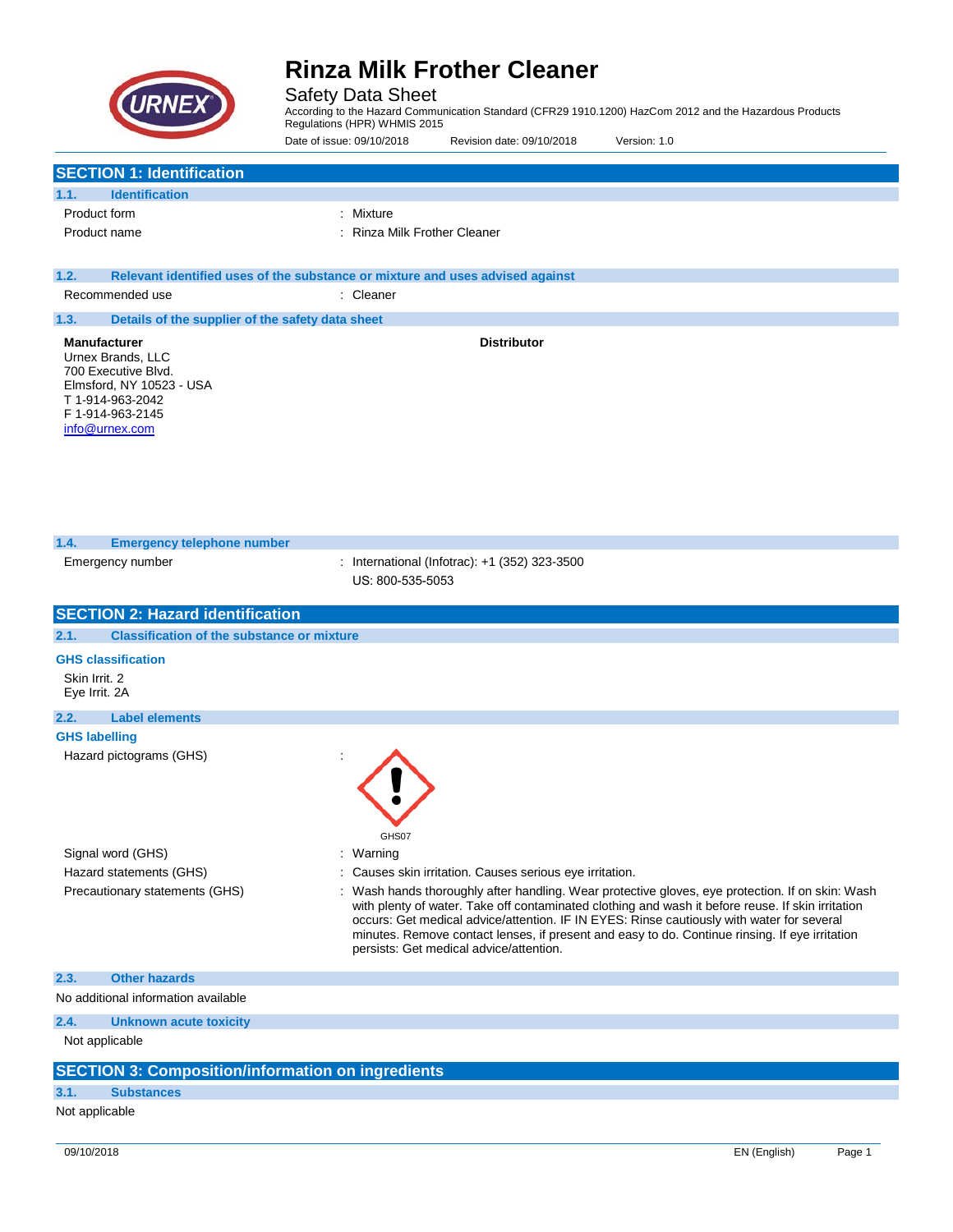Safety Data Sheet

According to the Hazard Communication Standard (CFR29 1910.1200) HazCom 2012 and the Hazardous Products Regulations (HPR) WHMIS 2015

| 3.2.                          |                           |               |
|-------------------------------|---------------------------|---------------|
| <b>Name</b>                   | <b>Product identifier</b> | $\frac{9}{6}$ |
| Alcohols, C12-16, ethoxylated | (CAS-No.) 68551-12-2      | - <           |

**\*Chemical name, CAS number and/or exact concentration have been withheld as a trade secret**

| <b>SECTION 4: First aid measures</b>                                |                                                                                                                                                                                               |
|---------------------------------------------------------------------|-----------------------------------------------------------------------------------------------------------------------------------------------------------------------------------------------|
| <b>Description of first aid measures</b><br>4.1.                    |                                                                                                                                                                                               |
| First-aid measures after inhalation                                 | If breathing is difficult, remove victim to fresh air and keep at rest in a position comfortable for<br>breathing. Get medical advice/attention if you feel unwell.                           |
| First-aid measures after skin contact                               | IF ON SKIN: Wash with plenty of water. Take off contaminated clothing and wash it before<br>reuse. If skin irritation occurs: Get medical advice/attention.                                   |
| First-aid measures after eye contact                                | IF IN EYES: Rinse cautiously with water for several minutes. Remove contact lenses, if present<br>and easy to do. Continue rinsing. If eye irritation persists: Get medical advice/attention. |
| First-aid measures after ingestion                                  | Do not induce vomiting without medical advice. Never give anything by mouth to an<br>unconscious person. Get medical advice/attention if you feel unwell.                                     |
| 4.2.<br>Most important symptoms and effects, both acute and delayed |                                                                                                                                                                                               |
| Symptoms/effects after inhalation                                   | : May cause irritation to the respiratory tract.                                                                                                                                              |
| Symptoms/effects after skin contact                                 | : Causes skin irritation. Symptoms may include redness, drying, defatting and cracking of the<br>skin.                                                                                        |
| Symptoms/effects after eye contact                                  | Causes serious eye irritation. Symptoms may include discomfort or pain, excess blinking and<br>tear production, with marked redness and swelling of the conjunctiva.                          |
| Symptoms/effects after ingestion                                    | : May be harmful if swallowed. May cause gastrointestinal irritation, nausea, vomiting and<br>diarrhea.                                                                                       |
| 4.3.                                                                | Indication of any immediate medical attention and special treatment needed                                                                                                                    |
|                                                                     | Symptoms may be delayed. In case of accident or if you feel unwell, seek medical advice immediately (show the label where possible).                                                          |
| <b>CECTION E. Eirofiabting monetizes</b>                            |                                                                                                                                                                                               |

|             | <b>SECTION 3: Firenghting measures</b>                |                                                                                                                       |
|-------------|-------------------------------------------------------|-----------------------------------------------------------------------------------------------------------------------|
| 5.1.        | <b>Extinguishing media</b>                            |                                                                                                                       |
|             | Suitable extinguishing media                          | : Use extinguishing media appropriate for surrounding fire.                                                           |
|             | Unsuitable extinguishing media                        | : Do not use water jet.                                                                                               |
| 5.2.        | Special hazards arising from the substance or mixture |                                                                                                                       |
| Fire hazard |                                                       | : Products of combustion may include, and are not limited to: oxides of carbon.                                       |
| Reactivity  |                                                       | : No dangerous reactions known under normal conditions of use.                                                        |
| 5.3.        | <b>Advice for firefighters</b>                        |                                                                                                                       |
|             | Protection during firefighting                        | : Keep upwind of fire. Wear full fire fighting turn-out gear (full Bunker gear) and respiratory<br>protection (SCBA). |

|        | <b>SECTION 6: Accidental release measures</b>                       |                                                                                                                                                                 |
|--------|---------------------------------------------------------------------|-----------------------------------------------------------------------------------------------------------------------------------------------------------------|
| 6.1.   | Personal precautions, protective equipment and emergency procedures |                                                                                                                                                                 |
|        | General measures                                                    | : Use personal protection recommended in Section 8. Isolate the hazard area and deny entry to<br>unnecessary and unprotected personnel.                         |
| 6.1.1. | For non-emergency personnel                                         |                                                                                                                                                                 |
|        | No additional information available                                 |                                                                                                                                                                 |
| 6.1.2. | For emergency responders                                            |                                                                                                                                                                 |
|        | No additional information available                                 |                                                                                                                                                                 |
| 6.2.   | <b>Environmental precautions</b>                                    |                                                                                                                                                                 |
|        | Prevent entry to sewers and public waters.                          |                                                                                                                                                                 |
| 6.3.   | Methods and material for containment and cleaning up                |                                                                                                                                                                 |
|        | For containment                                                     | : Contain spill, then place in a suitable container. Do not flush to sewer or allow to enter<br>waterways. Use appropriate Personal Protective Equipment (PPE). |
|        | Methods for cleaning up                                             | : Sweep or shovel spills into appropriate container for disposal. Provide ventilation.                                                                          |
| 6.4.   | <b>Reference to other sections</b>                                  |                                                                                                                                                                 |

For further information refer to section 8: "Exposure controls/personal protection"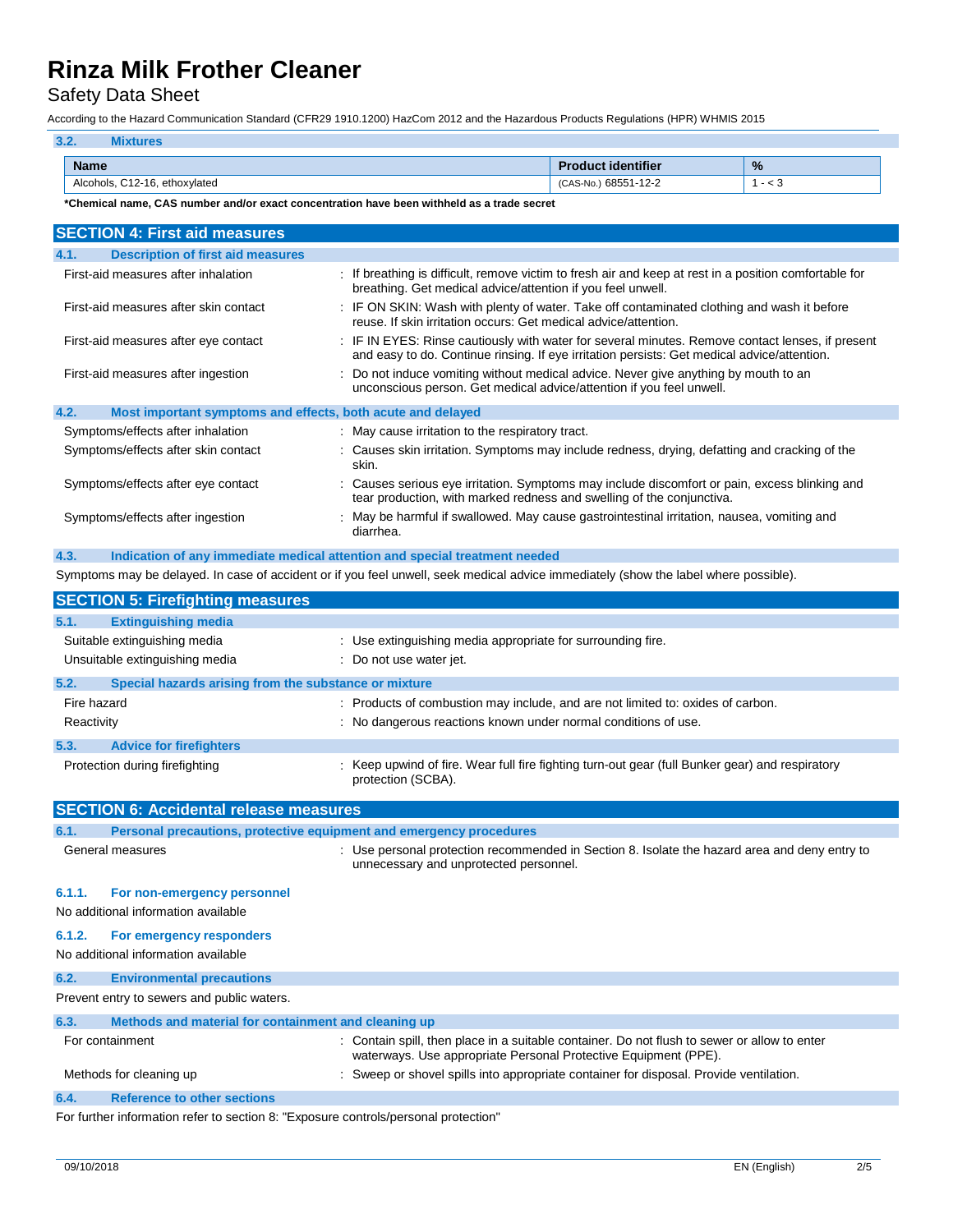Safety Data Sheet

According to the Hazard Communication Standard (CFR29 1910.1200) HazCom 2012 and the Hazardous Products Regulations (HPR) WHMIS 2015

| <b>SECTION 7: Handling and storage</b>                               |                                                                                                                                                                                      |
|----------------------------------------------------------------------|--------------------------------------------------------------------------------------------------------------------------------------------------------------------------------------|
| <b>Precautions for safe handling</b><br>7.1.                         |                                                                                                                                                                                      |
| Precautions for safe handling                                        | : Avoid contact with skin and eyes. Avoid breathing dust/fume/gas/mist/vapours/spray. Do not<br>swallow. Handle and open container with care. When using do not eat, drink or smoke. |
| Hygiene measures                                                     | : Take off contaminated clothing and wash it before reuse. Wash hands, forearms and face<br>thoroughly after handling.                                                               |
| 7.2.<br>Conditions for safe storage, including any incompatibilities |                                                                                                                                                                                      |
| Storage conditions                                                   | : Keep out of the reach of children. Keep container tightly closed.                                                                                                                  |

**SECTION 8: Exposure controls/personal protection**

### **8.1. Control parameters**

|     | Alcohols, C12-16, ethoxylated (68551-12-2) |
|-----|--------------------------------------------|
|     | Not applicable                             |
|     |                                            |
| 8.2 | <b>Exposure controls</b>                   |

| Appropriate engineering controls | : Ensure good ventilation of the work station.                                                                                                                                                                                                   |
|----------------------------------|--------------------------------------------------------------------------------------------------------------------------------------------------------------------------------------------------------------------------------------------------|
| Hand protection                  | : Wear suitable gloves resistant to chemical penetration.                                                                                                                                                                                        |
| Eye protection                   | : Wear eye protection.                                                                                                                                                                                                                           |
| Skin and body protection         | : Wear suitable protective clothing.                                                                                                                                                                                                             |
| Respiratory protection           | : In case of insufficient ventilation, wear suitable respiratory equipment. Respirator selection<br>must be based on known or anticipated exposure levels, the hazards of the product and the<br>safe working limits of the selected respirator. |
| Environmental exposure controls  | : Avoid release to the environment.                                                                                                                                                                                                              |
| Other information                | : Handle in accordance with good industrial hygiene and safety procedures. Do not eat, drink or<br>smoke when using this product.                                                                                                                |

## **SECTION 9: Physical and chemical properties**

| 9.1.                                          | Information on basic physical and chemical properties |  |
|-----------------------------------------------|-------------------------------------------------------|--|
| Physical state                                | $:$ Liquid                                            |  |
| Appearance                                    | : Blue liquid.                                        |  |
| Colour                                        | : Blue                                                |  |
| Odour                                         | : None                                                |  |
| Odour threshold                               | : No data available                                   |  |
| pH                                            | : 12.63<br>Alkali Reserve: 0.26                       |  |
| Melting point                                 | : No data available                                   |  |
| Freezing point                                | : No data available                                   |  |
| Boiling point                                 | : No data available                                   |  |
| Flash point                                   | : Not available                                       |  |
| Relative evaporation rate (butylacetate=1)    | : No data available                                   |  |
| Flammability (solid, gas)                     | : Not flammable                                       |  |
| Vapour pressure                               | : No data available                                   |  |
| Relative vapour density at 20 °C              | : No data available                                   |  |
| Relative density                              | : No data available                                   |  |
| Relative density of saturated gas/air mixture | : 1.036                                               |  |
| Solubility                                    | : No data available                                   |  |
| Partition coefficient n-octanol/water         | : No data available                                   |  |
| Auto-ignition temperature                     | : No data available                                   |  |
| Decomposition temperature                     | : No data available                                   |  |
| Viscosity, kinematic                          | : No data available                                   |  |
| Viscosity, dynamic                            | : No data available                                   |  |
| <b>Explosive limits</b>                       | : No data available                                   |  |
| <b>Explosive properties</b>                   | : No data available                                   |  |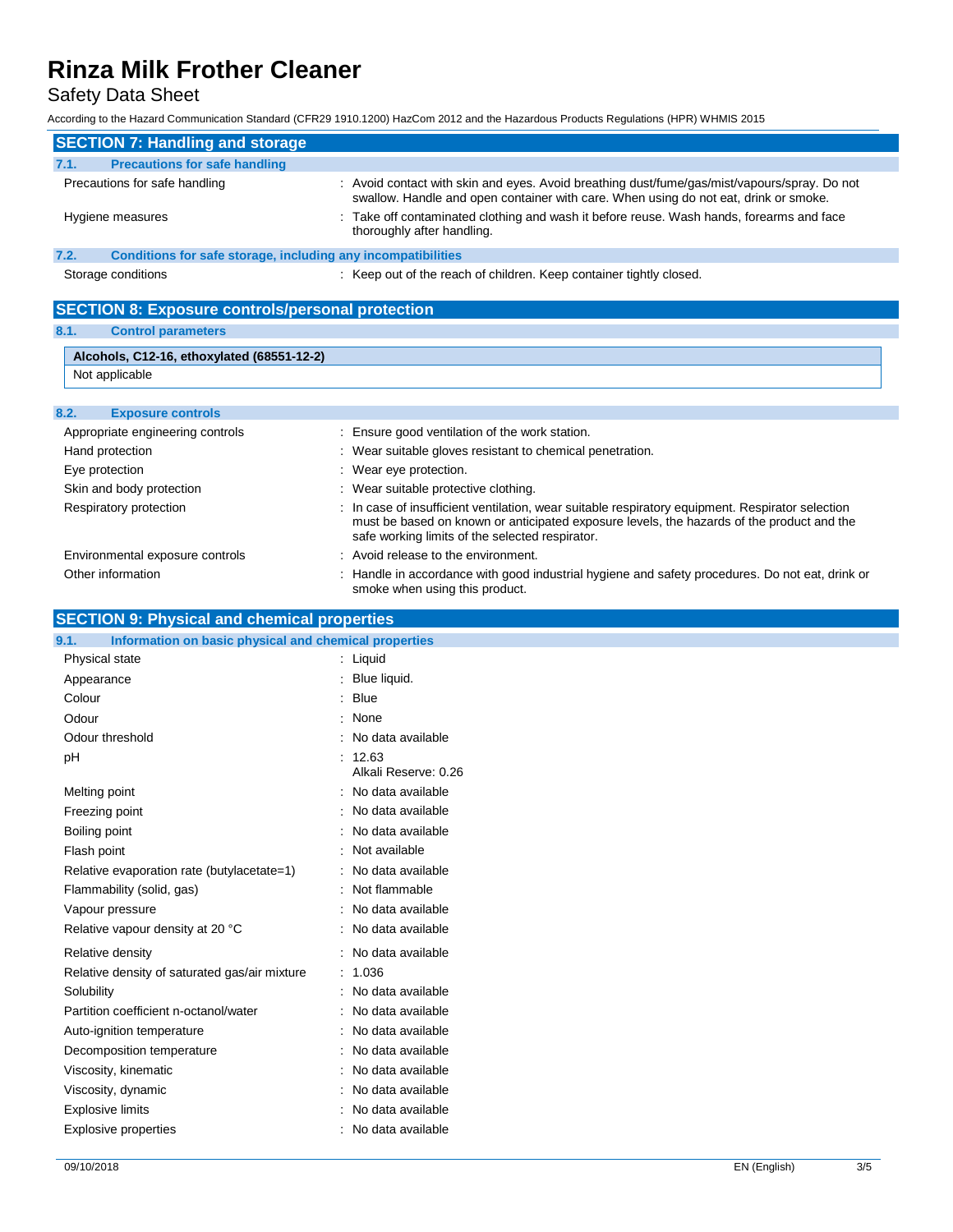Safety Data Sheet

According to the Hazard Communication Standard (CFR29 1910.1200) HazCom 2012 and the Hazardous Products Regulations (HPR) WHMIS 2015

| Oxidising properties                                                 | : No data available                                                                                                                                                    |  |
|----------------------------------------------------------------------|------------------------------------------------------------------------------------------------------------------------------------------------------------------------|--|
| 9.2.<br><b>Other information</b>                                     |                                                                                                                                                                        |  |
| No additional information available                                  |                                                                                                                                                                        |  |
| <b>SECTION 10: Stability and reactivity</b>                          |                                                                                                                                                                        |  |
| 10.1.<br><b>Reactivity</b>                                           |                                                                                                                                                                        |  |
| No dangerous reactions known under normal conditions of use.         |                                                                                                                                                                        |  |
| 10.2.<br><b>Chemical stability</b>                                   |                                                                                                                                                                        |  |
| Stable under normal conditions.                                      |                                                                                                                                                                        |  |
| 10.3.<br><b>Possibility of hazardous reactions</b>                   |                                                                                                                                                                        |  |
| No dangerous reactions known under normal conditions of use.         |                                                                                                                                                                        |  |
|                                                                      |                                                                                                                                                                        |  |
| 10.4.<br><b>Conditions to avoid</b><br>Heat. Incompatible materials. |                                                                                                                                                                        |  |
|                                                                      |                                                                                                                                                                        |  |
| 10.5.<br><b>Incompatible materials</b>                               |                                                                                                                                                                        |  |
| Strong oxidizing agents. Strong acids.                               |                                                                                                                                                                        |  |
| 10.6.<br><b>Hazardous decomposition products</b>                     |                                                                                                                                                                        |  |
| May include, and are not limited to: oxides of carbon.               |                                                                                                                                                                        |  |
| <b>SECTION 11: Toxicological information</b>                         |                                                                                                                                                                        |  |
| 11.1.<br>Information on toxicological effects                        |                                                                                                                                                                        |  |
| Acute toxicity (oral)                                                | : Not classified.                                                                                                                                                      |  |
| Acute toxicity (dermal)                                              | Not classified.                                                                                                                                                        |  |
| Acute toxicity (inhalation)                                          | Not classified.                                                                                                                                                        |  |
| Skin corrosion/irritation                                            | Causes skin irritation.                                                                                                                                                |  |
|                                                                      | pH: 12.63<br>Alkali Reserve: 0.26                                                                                                                                      |  |
| Serious eye damage/irritation                                        | Causes serious eye irritation.                                                                                                                                         |  |
|                                                                      | pH: 12.63                                                                                                                                                              |  |
|                                                                      | Alkali Reserve: 0.26                                                                                                                                                   |  |
| Respiratory or skin sensitisation                                    | Not classified.                                                                                                                                                        |  |
| Germ cell mutagenicity                                               | Not classified.                                                                                                                                                        |  |
| Carcinogenicity                                                      | Not classified.                                                                                                                                                        |  |
| Reproductive toxicity                                                | Not classified.                                                                                                                                                        |  |
| STOT-single exposure                                                 | Not classified.                                                                                                                                                        |  |
| STOT-repeated exposure                                               | Not classified.                                                                                                                                                        |  |
| Aspiration hazard                                                    | Not classified.                                                                                                                                                        |  |
| Symptoms/effects after inhalation                                    | : May cause irritation to the respiratory tract.                                                                                                                       |  |
| Symptoms/effects after skin contact                                  | : Causes skin irritation. Symptoms may include redness, drying, defatting and cracking of the                                                                          |  |
|                                                                      | skin.                                                                                                                                                                  |  |
| Symptoms/effects after eye contact                                   | : Causes serious eye irritation. Symptoms may include discomfort or pain, excess blinking and<br>tear production, with marked redness and swelling of the conjunctiva. |  |
| Symptoms/effects after ingestion                                     | : May be harmful if swallowed. May cause gastrointestinal irritation, nausea, vomiting and<br>diarrhea.                                                                |  |
| Other information                                                    | : Likely routes of exposure: ingestion, inhalation, skin and eye.                                                                                                      |  |
|                                                                      |                                                                                                                                                                        |  |
| <b>SECTION 12: Ecological information</b>                            |                                                                                                                                                                        |  |
| 12.1.<br><b>Toxicity</b>                                             |                                                                                                                                                                        |  |

Ecology - general **Ecology** - general in the aquatic environment. **12.2. Persistence and degradability Rinza Milk Frother Cleaner**

Persistence and degradability Not established.